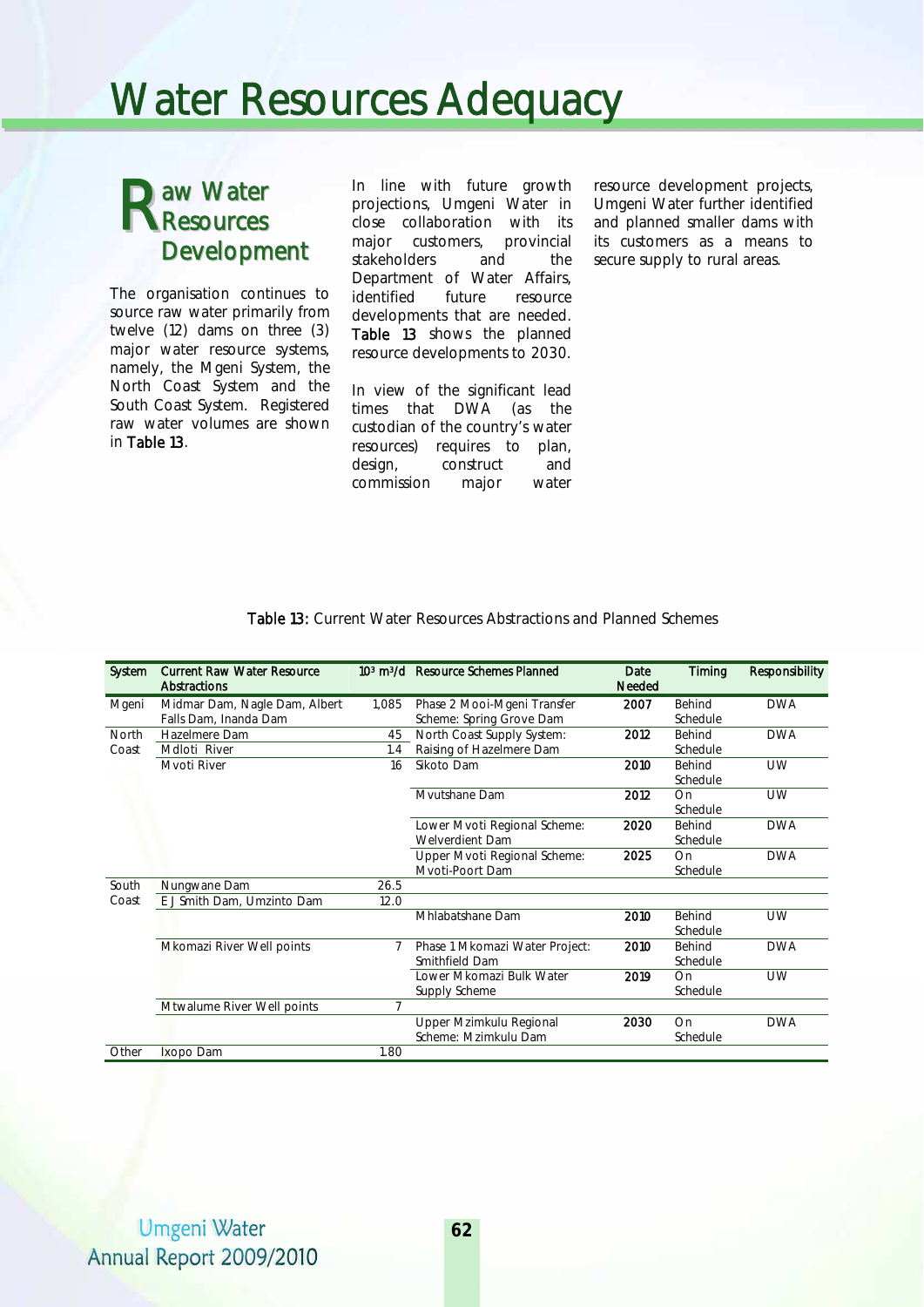## aw Water **R** Resources<br>
R Resources **Adequacy**

Umgeni Water constantly monitors the status of freshwater resources to assess adequacy to sustain the organisation's bulk potable water business.

Mindful of the finiteness and growing scarcity of freshwater resources, Umgeni Water continues to manage its existing abstractions with the utmost diligence.

Alternative source investigations assist with identifying the most sustainable long-term water resource mix for the region. The past year's progress included:

- Completion of a prefeasibility investigation of a large-scale desalination plant for the eThekwini Metropolitan Municipality, and initiation of the detailed feasibility phase,
- Continuation of the reuse investigation at the Darvill Wastewater Treatment Works, and
- Involvement in eThekwini Metropolitan Municipality's reuse investigation with the intention of combining the two reuse projects into one regional initiative.

In addition, research into climate change was undertaken to assess impacts on future resource availability and inform adaptation strategies.

## iversifying the Water Resources Mix

## Desalination of Seawater

Umgeni Water is investigating the viability of constructing a large scale desalination plant in the eThekwini Metropolitan Municipality as a possible alternative to the proposed Mkomazi Water Project. The estimated ultimate capacity of the plant is 450,000 cubic metres per day (164 million cubic metres per annum), making it potentially one of the largest seawater reverse osmosis (SWRO) plants to ever be built.

The past year saw completion of the pre-feasibility study, which considered potential location, cost, environmental implications, and capacity of<br>recipient water supply recipient water supply<br>infrastructure. Preliminary infrastructure. Preliminvestigations indicate investigations indicate that 150,000 of the 450,000 cubic metres per day could be injected into the Wiggins System at the Water Treatment Works site whilst the balance could be<br>injected into the Central injected into the Aqueducts.

An economic comparison, at a pre-feasibility level of detail, indicated no discernable difference between this desalination plant and the alternative Mkomazi Water Project. However more detailed investigations of both options need to be undertaken to enable an improved accuracy in the comparison of the options.

Work in the past year also included collaboration with Australian desalination experts which has informed planning of the feasibility study for the desalination plant.

## Darvill Wastewater Reclamation

Umgeni Water is currently investigating the option of treating domestic sewage from its Darvill Wastewater Treatment Works to potable standards.

The proposal is to treat and return potable water into the distribution system at Umlaas Road, which can then be used to augment the supply to the Western Aqueduct and serve the high growth areas along the western corridor of the eThekwini Metropolitan Municipality.

This option will provide water higher up in the system thereby using gravity to increase the supply flexibility. The traditional option is reliance on pumping from Durban Heights Water Treatment Works.

In the past year, several studies relating to infrastructure, prefeasibility environmental studies as well as treatment technology options were started and have informed future work. Work planned as part of a "multiple barrier" treatment philosophy includes the installation of Membrane Bioreactor (MBR) pilot plants at the Darvill Wastewater Treatment Works. Installation and testing will take place over the next two years in partnership with the Water Research Commission.

In parallel, Umgeni Water is investigating the social and environmental implications of wastewater reclamation and has already established an environmental focus group with key stakeholders.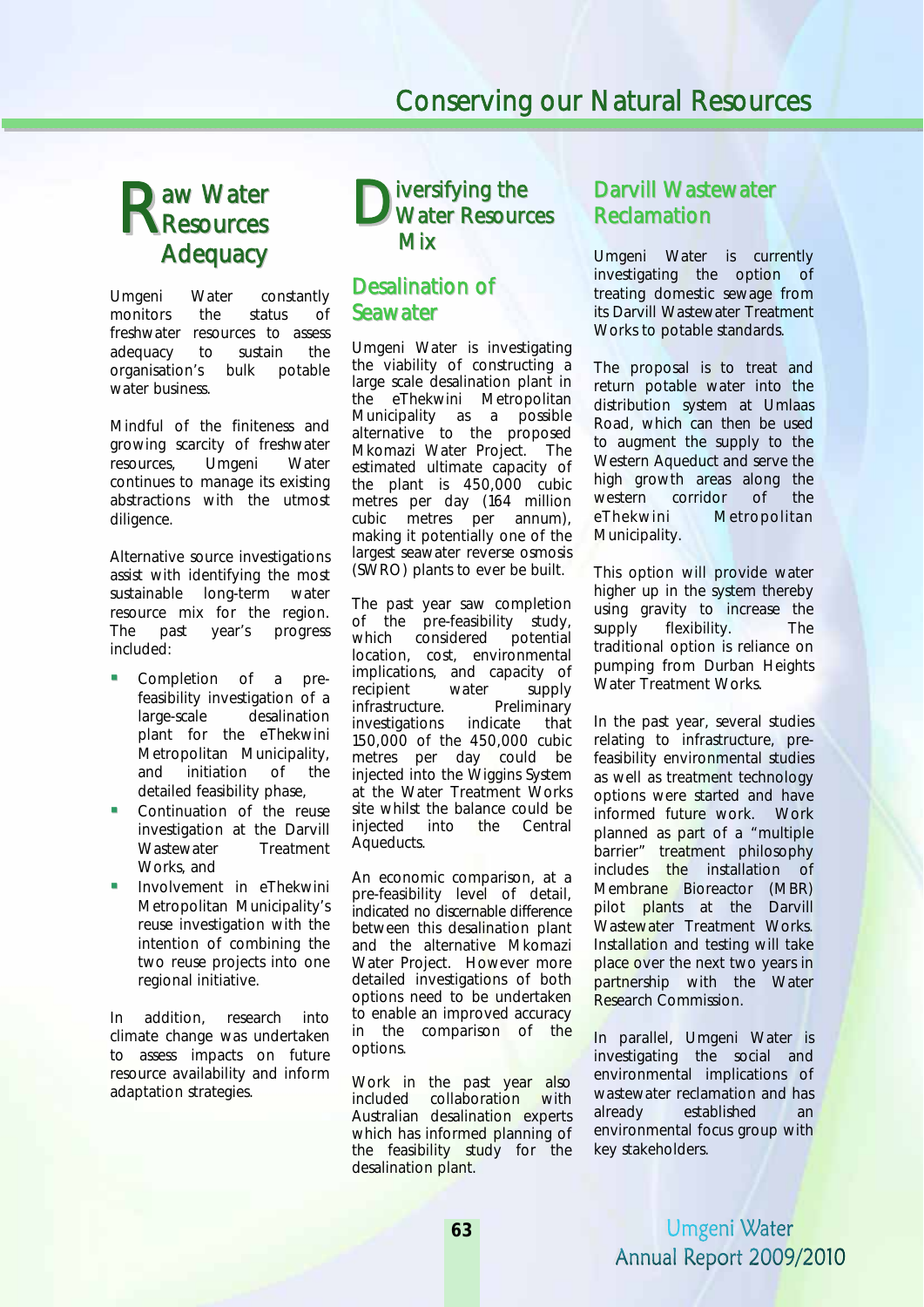The reuse or reclamation of wastewater is becoming a strategically important water resource alternative in the light of increasing stress on freshwater resources.

Umgeni Water also currently owns an 18.5% share in the Durban Wastewater Recycling Plant (capacity of 40,000 cubic metres per day) which treats domestic sewage to near potable standards for industrial use.

## **Mimate Change** Climate Change<br>Cand Impacts on Raw Water **Sustainability**

Umgeni Water commenced investigation into the impacts of climate change on water resources, as early as 2006. Its intention was to gather more information on the quantum of potential impacts, especially at the water resources operating level, such that it could develop timely adaptation measures.

The assessments commenced with the Mgeni catchment due to its criticality in supplying one of South Africa's most important economic hubs, namely, the N3 development corridor between the Mngeni Municipality and eThekwini Metro, which then branches out to the N2 North and N2 South Coastal development corridors.

Umgeni Water developed a modelling framework (Figure 13) to guide its efforts. The process involved firstly setting up a daily hydrological model at a finer resolution than ever before to simulate the water resources. The strengths of this model lie in its ability to model the actual physical processes that occur in the hydrological cycle. Considerable effort was expended in ensuring accurate

## Umgeni Water Annual Report 2009/2010

input data describing rainfall patterns, land cover and its water use patterns, irrigation, reservoir abstractions, wetlands, soils, and evaporation which were configured as a base scenario in the hydrological model.

Simulations from ten (10) General Circulation Models representing numerous possible rainfall scenarios and increased evaporation rates were routed through the base hydrological model to simulate possible future streamflow scenarios for the Mgeni catchment.

The resulting streamflow scenarios were used in a water resources simulation model of Midmar Dam to determine the potential impact of climate change on water yield.

Results of the assessment, show a marginal decrease in streamflow of about 10% in the immediate (2011-2030), planning horizon and increases in streamflow in the intermediate (2046-2065) and distant futures (2081-2100).

Indications are that these streamflow changes are also amplified when translated into yield with an average potential increase in yield at Midmar Dam of fifteen (15), thirty (30) and fifty percent (50%) for the three horizons respectively.

The fifteen percent (15%) increase translates into an additional 70,000 cubic metres per day, which is then potentially available for supply from Midmar Dam at an assurance of ninety-nine (99%). This additional water has the opportunity to impact positively on Umgeni Water's operations and long term water supply plans.

Notwithstanding this potential for a positive water resources outlook associated with climate change, adaptation measures relating to increased magnitude and variability of water resources, for example the potential for increased flooding and other dam safety aspects, still need to be considered.

Future work is to extend the yield modelling to include all main dams in the Mgeni catchment, and expand the climate change modelling to adjacent key catchment areas, notably the Mooi and Mkomazi.



Figure 13: Modelling framework to Determine the Impacts of a Changing Climate on Water Resources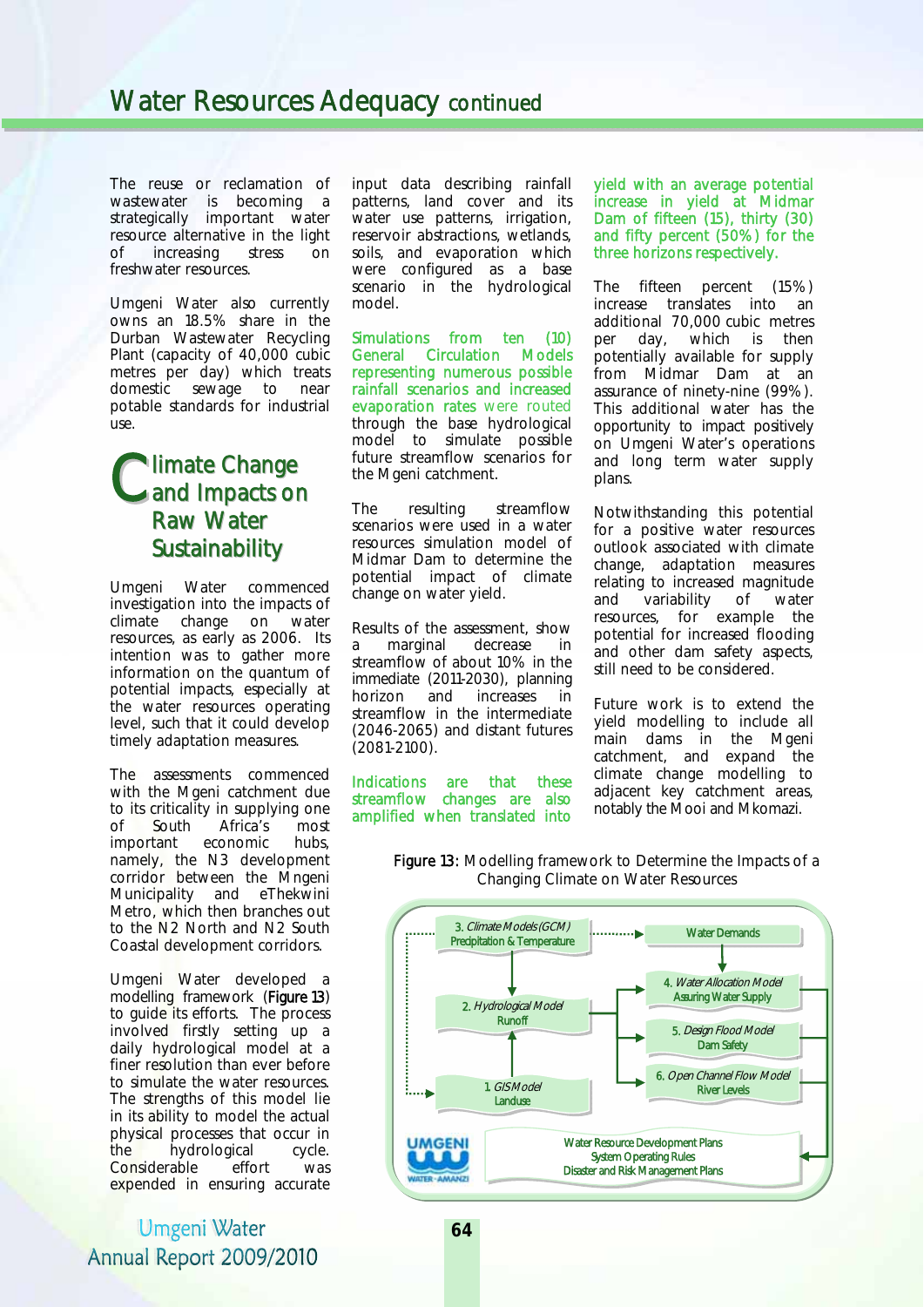These results are based on the current best available data and science, but it is important to qualify that climate change modelling is still an emerging field. Shortcomings naturally include the challenge to replicate the complexity associated with natural systems in models. Large differences between different climate change models are being mitigated by using multiple models. Current findings are based on ten (10) climate models that were identified through partnerships and collaborations with national and international professionals and research institutions.

This collaboration is critical and will continue to ensure Umgeni Water keeps abreast of new developments in modelling technology and continues to improve confidence in results.

## aw Water Raw Wa **Adequacy**

Umgeni Water continues to monitor changes in raw water quality to ensure appropriate water treatment response and effectiveness. Figure 14, shows the raw water quality status for the year 2009/2010.

Resource quality was assessed against raw water quality objectives that had been set for each water treatment works system. Overall, the quality of raw water resources was satisfactory.

Water quality in the dams is largely impacted by the runoff and discharges in the catchment areas. River quality in the upper catchment areas was generally good. Areas that were unsatisfactory were the E J Smith dam that supplies Mzinto Water Treatment Works and the upper reaches of Inanda dam, although the latter did not impact on the quality of water abstracted at the dam wall for the Wiggins Water Treatment Works.



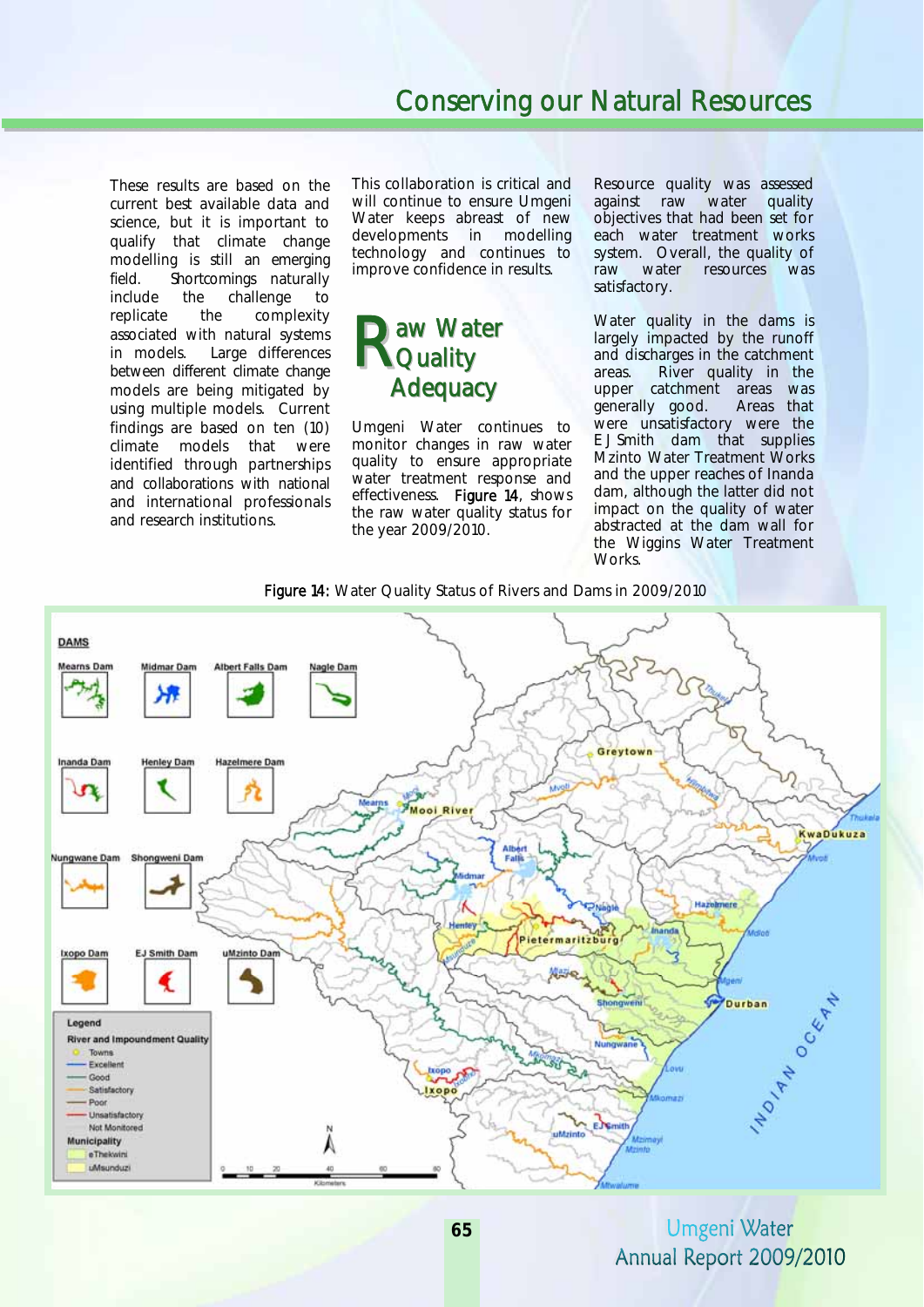## **Catchment Management**

### Biodiversity Conservation of Dams

Msinsi Holdings, a wholly owned subsidiary of Umgeni Water, continued to play a vital role in the environmental management of the land and wildlife around water supply dams. The reserves managed by Msinsi include those at Albert Falls Dam, the Nagle Dam, the Inanda Dam, Shongweni Dam, and Hazelmere Dam. There are seven (7) different vegetation types in these reserve areas many of which are endemic to KwaZulu-Natal, including four (4) which are critically endangered.

These reserves afford an opportunity to contribute to the protected areas network in a highly transformed yet important provincial development corridor between Pietermaritzburg and Durban. The rehabilitation programme during the year included the removal of alien plants and the continued management of the ecological carrying capacity of the endemic<br>qame species that were species that were introduced into the reserves.

Msinsi's careful management of game species has enhanced the game viewing experience at the reserves, and provided an excellent rate of return as the current value of game stands at approximately R 4.6 million.

### Preventing Pollution Within the Purchase Line of Dams

Msinsi has continued to manage the land within the purchase line of the relevant dam sites to minimise contaminated runoff into the water resource. This has been effected through:

- Ensuring that infrastructure development takes place with minimum impacts on the environment,
- Ensuring no agricultural activities take place within the purchase line,
- Controlling visitor activities on the water surface and within the purchase line, and
- Ensuring there is no illegal dumping by industries.

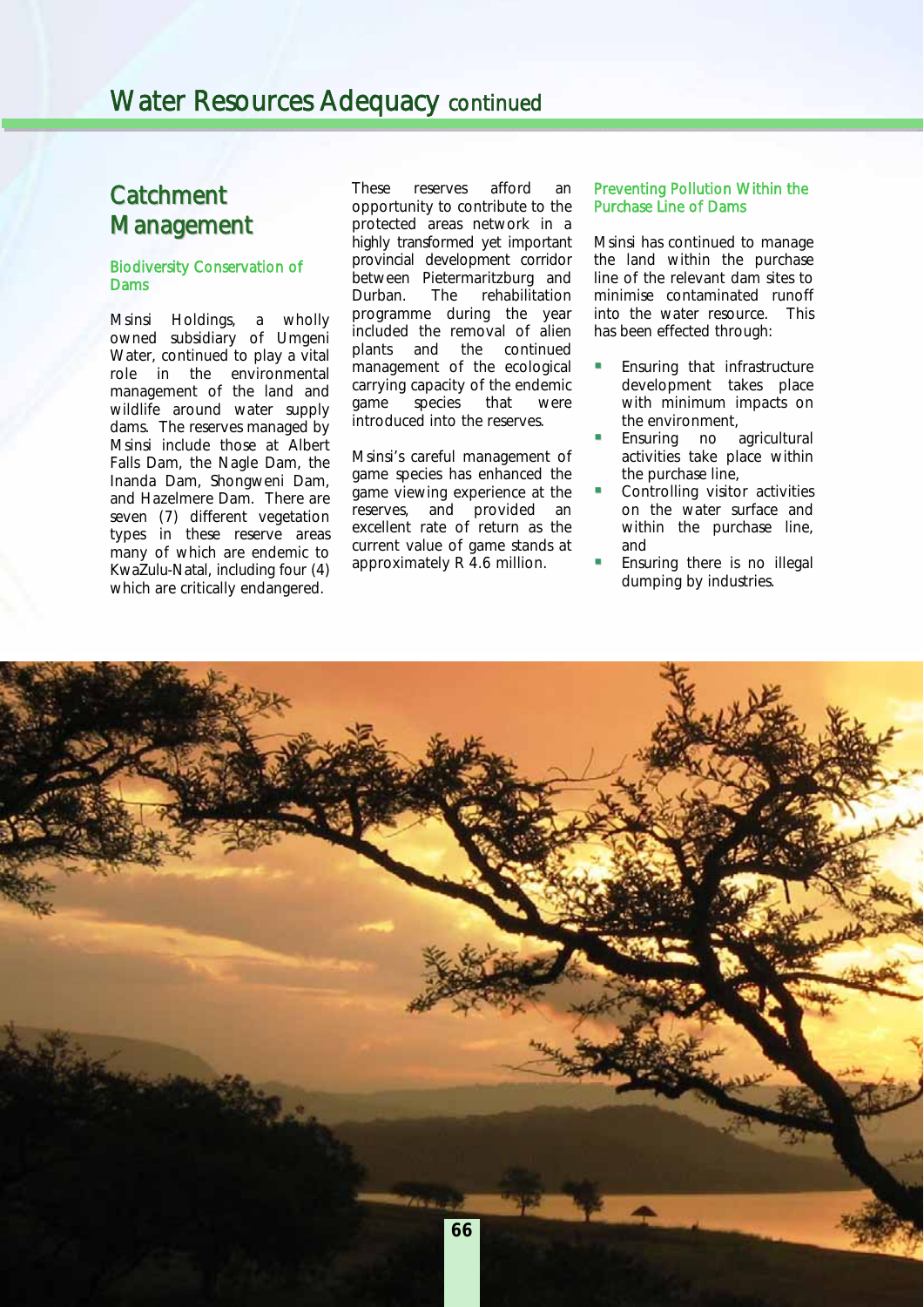### Community Recreation

The areas around the dams are an important recreational resource and Msinsi continued to facilitate this through:

- developing and maintaining picnic areas and ablutions,
- demarcating and providing accommodation (camps and chalets),
- providing safe areas for launching of boats, and
- ensuring safe water surface activities.

These reserves also continued to support national and international sporting events including the Dusi Canoe marathon at Inanda Dam, the flat water canoe sprints at Nagle Dam, and the bass fishing tournaments at Albert Falls Dam and Inanda Dam.

### Local Community Development

Msinsi has done significant work with financing projects through its community levy fund, including the building of classrooms, the provision of computer equipment for schools, and the establishment of community gardens.

In addition, work in the field of Environmental Education has been provided through the Pride of Shongweni programme in conjunction with the Wilderness Foundation.

Through this programme hundreds of high school learners were brought to Shongweni Dam during the year for environmental education courses and trails.

The Spirit of Adventure Programme at Shongweni Dam and the Forest Lake Programme at Albert Falls Dam further brought in thousands of learners during the year to participate in adventure and leadership training.

Msinsi has a dedicated Environmental Learning Centre, with overnight accommodation at Albert Falls Dam, for the use of large school groups.

The company is in the process of finalising the establishment of the Msinsi Trust, to be funded from a community fee that is levied on all vehicles entering any Msinsi reserve and will provide funding for community development projects.

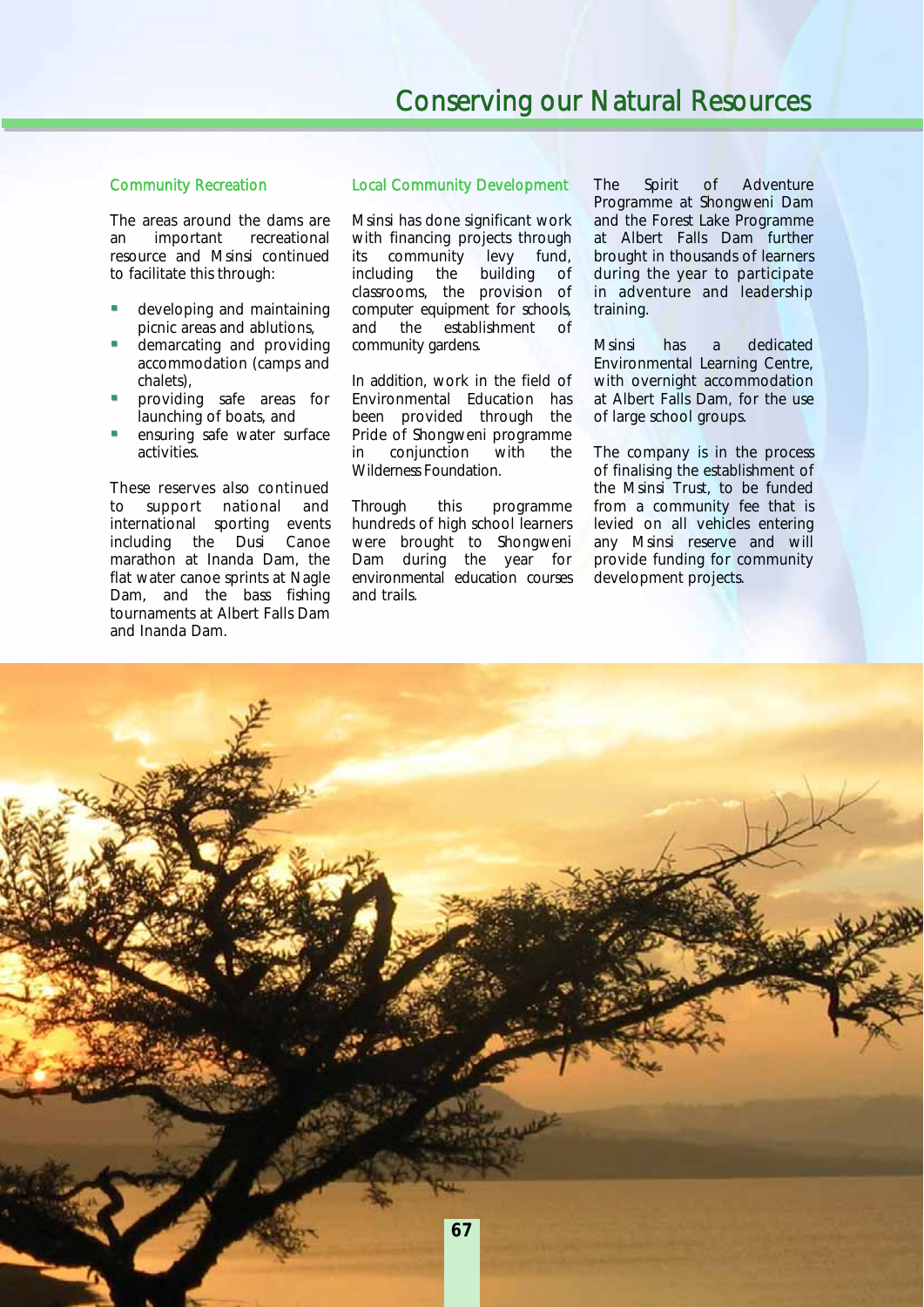### Aquatic Weed Management

Water Hyacinth (Eichhornia crassipes), Water Lettuce (Pistia Stratiotes) and Kariba Weed (Salvinia molesta) have been found in several raw water supply catchments, notably Midmar Dam, Ixopo Dam (Xobho River), Nagle Dam (Mpolweni River) Inanda dam (Mgeni River and Msunduzi River) and Albert Falls Dam (Mgeni River).

These plants pose a major risk to the water resources, impacting both on the quality and water loss through increased evapo-transpiration. Ongoing control is therefore vital to limit their impacts.

A number of interventions were undertaken during the year to control these weeds. Their control status in 2009/2010 was as follows:

- Water Hyacinth presence in the Mgeni inflow to Midmar Dam is under control.
- Re-colonisation of Water Lettuce and Kariba Weed has been limited in Albert Falls catchments through biocontrol.
- Several farm dams that have been re-colonised by Water Hyacinth in the Mpolweni Stream (upstream of Nagle Dam) have been flagged with land owners.
- Rapid re-colonisation of Water Hyacinth in the Msunduzi River, Mgeni River and Inanda Dam occurred, and is being managed by ongoing eradication.
- Rapid re-colonisation of Kariba Weed in the Mpushini Stream (Msunduzi catchment) was successfully controlled through the release of biocontrol agents.
- Water Hyacinth presence in the EJ Smith Dam was successfully controlled after several interventions.

Umgeni Water also completed considerable terrestrial alien plant clearance work, as part of the Working for Water Programme it has implemented for DWA in 2009/2010, which is described in the previous chapter of this annual report.

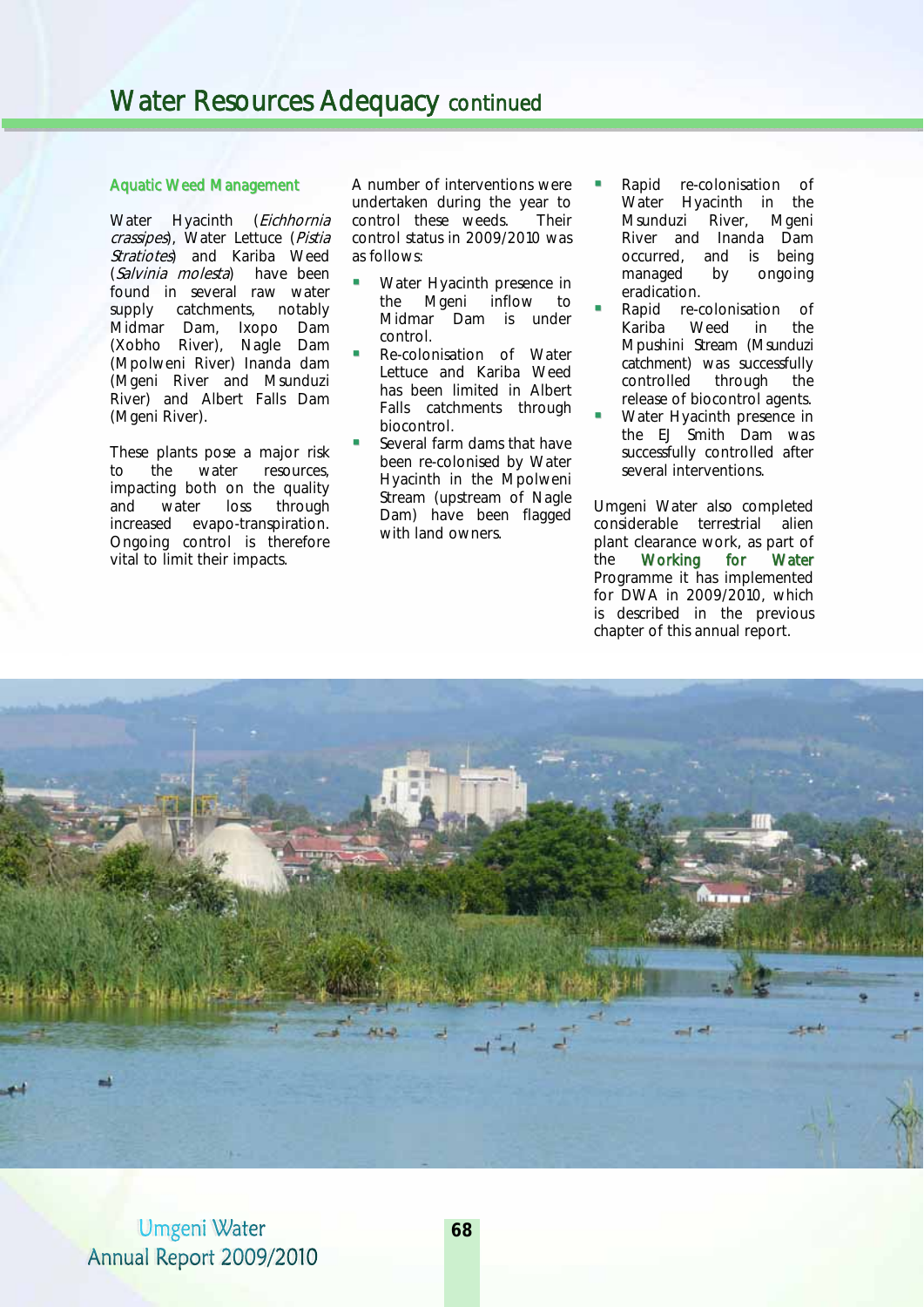## everaging Infrastructure Assets for **Energy Management** Everaging<br>
Infrastructure<br>
Completed in 2009/20<br>
Site Intervention

Energy management is a critical aspect of Umgeni Water's environmental sustainability plan. In the past year, the organisation focused on interventions that would lead to more efficient electricity usage, resulting in reduction in both cost and environmental impacts, whilst complying with customer bulk water supply agreements.

The systems approach adopted by the organisation has enabled phased interventions (both short-term gains and long-term sustainability), monitoring and evaluation of interventions, and continuous identification of new energy saving opportunities.

The organisation's current interventions are:

- Load shifting to reduce maximum demand (KVA) and energy reduction(kWh),
- **Power factor correction to** reduce wasted or reactive energy (kVar)
- **Correct tariff selection to** align our operation to minimise electricity costs.
- Load reduction e.g. efficient equipment, occupancy sensors etc.
- Introduction of renewable energy sources e.g. solar power.

Table 14 shows the energy saving interventions that were completed in 2009/2010.

Table 14: Energy Saving Interventions Completed in 2009/2010

|                  | Site                             | Intervention                                                                                                                                        |
|------------------|----------------------------------|-----------------------------------------------------------------------------------------------------------------------------------------------------|
| 1 <sup>1</sup>   | Pineside<br>Complex              | Power factor correction                                                                                                                             |
| 2.               | Pineside<br>Complex              | Solar<br>and<br>heater<br>optimisation<br>energy<br>using a simple timer<br>control<br>for water<br>heating<br>within the<br>ablution block         |
| 3.               | Pineside<br>Complex              | Room<br>occupancy<br>sensors to switch off<br>lights when rooms are<br>unoccupied, installed in<br>all<br>meeting<br>room,<br>canteens and toilets. |
| $\overline{4}$ . | Durban<br><b>Heights WW</b>      | Load shifting for the<br>Pinetown pumps.                                                                                                            |
| 5.               | Durban<br><b>Heights WW</b>      | Tariff reviewed.                                                                                                                                    |
| 6.               | Wiggins WW                       | Power factor correction<br>installed.                                                                                                               |
| 7 <sub>1</sub>   | Wiggins WW                       | Tariff reviewed<br>and<br>changed.                                                                                                                  |
| 8                | Hazelmere<br><b>WW</b>           | Tariff reviewed<br>and<br>changed.                                                                                                                  |
| 9                | Ndwedwe<br>Pump Station changed. | Tariff reviewed<br>and                                                                                                                              |

At this early stage, these interventions have not resulted in any significant improvement in efficiency. However, the system-wide energy reduction interventions that are planned Table 15, is likely to yield energy efficiencies.

Umgeni Water has engaged with other role players in the industry to ensure its energy management interventions are aligned with international trends as well as supported by national stakeholders, including Eskom.

Table 15: Future System-wide Energy Saving Interventions

|                  | <b>Planned Interventions</b>                                 |  |  |  |
|------------------|--------------------------------------------------------------|--|--|--|
| 1.               | Installation of solar water heating                          |  |  |  |
| 2.               | Energy saving lamps replacement<br>programme                 |  |  |  |
| $\overline{3}$ . | Motor replacements with energy<br>efficient type.            |  |  |  |
| $\overline{4}$ . | The use of variable speed drives                             |  |  |  |
|                  | to optimise consumption and<br>improve pumping efficiencies. |  |  |  |
| 5.               | Installation of occupancy sensors.                           |  |  |  |
| 6.               | Optimise turbines (dam)<br>to<br>improve efficiency.         |  |  |  |
| 7 <sup>1</sup>   | Solar panel assessment as part of<br>energy mix.             |  |  |  |
| 8.               | Improve site energy monitoring<br>(dashboard)                |  |  |  |

Umgeni Water also completed a feasibility study of co-generation at its Darvill Wastewater Treatment Works, notably to assess the methane capacity for sustainable production of electricity. The outcome of the feasibility study confirmed that the methane produced is sufficient for the works to generate up to thirty percent (30%) of its own electricity. Further analysis is planned.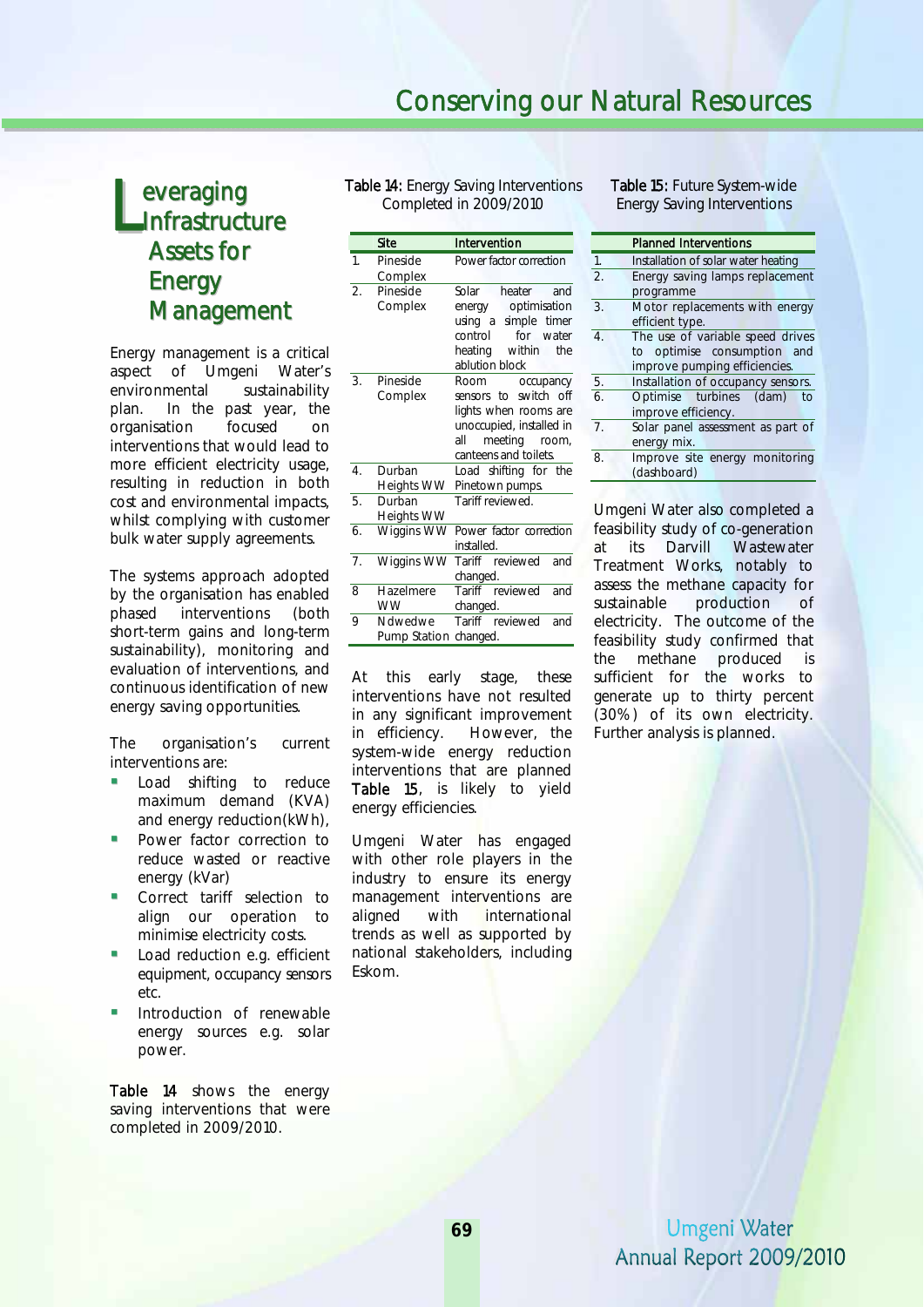## Environmental Sustainability

# Eco-efficiency

The organisation continues to monitor trends in energy, greenhouse gas and water treatment chemicals, amongst other resources, to track their usage efficiency over time. This trend information enables the organisation to assess the benefits of the interventions made to conserve and better use natural resources.

## Electricity Usage

In 2009/2010, 137.6 million kWhr of electricity was used by the organisation for its operations (Figure 15). Usage was also less efficient in 2009/2010 by eight percent (8%) due to:

- An increase in pumping for the Mooi-Mgeni inter-basin transfer scheme to secure raw water resources to meet Mgeni system demands,
- Continuous pumping between systems (Wiggins high lift pump station to the Durban Heights system) to supplement demands, and



The organisation monitors its vehicle fleet, in terms of fuel efficiency and as a contributor to air pollution from direct operations.

The number of fleet vehicles increased to 210 from 191 in the previous year (Figure 16). Fuel efficiency however improved slightly, by one percent (1%), over the previous year, attributable to ongoing conversion of the fleet with more fuel efficient vehicles.

Greenhouse Gases

Umgeni Water contributes both directly and indirectly to carbon-dioxide  $(CO<sub>2</sub>)$  emissions. The direct emissions are related to fuel burning whilst indirect emissions are largely through electricity usage, the latter being the major driver of the organisation's greenhouse gas emissions.

Total carbon emissions for the year translated into 134,370 tonnes of  $CO<sub>2</sub>$ , of which 98.1% were attributed to electricity consumption. An increasing trend is observed (Figure 17), in line with the increase in electricity usage (Figure 15). The efficiency (i.e. emissions per cubic metre product) also worsened.

Umgeni Water's carbon footprint breakdown is shown in Figure 18.



The overall chemical usage for the financial year declined from 8,500 tonnes in 2009 to 8,200 tonnes in 2010 (Figure 19). In addition, chemicals usage was also more efficient by four percent (4%).

Improvements were made to the lime dosing system at Durban Heights Water Treatment Works which impacted positively on the chlorine utilisation at the works.

The improved efficiency was further due to optimisation of treatment processes.



The organisation continued with its commitment to reduce. reuse and recycle its waste and all operational sites can identify and classify site waste. In the coming year, Umgeni Water will deepen waste separation and management, in support of the national goal of zero waste discharge.

Improvement in the management of wastewater treatment works sludge was achieved at Umgeni Water's sites as shown in Figure 20.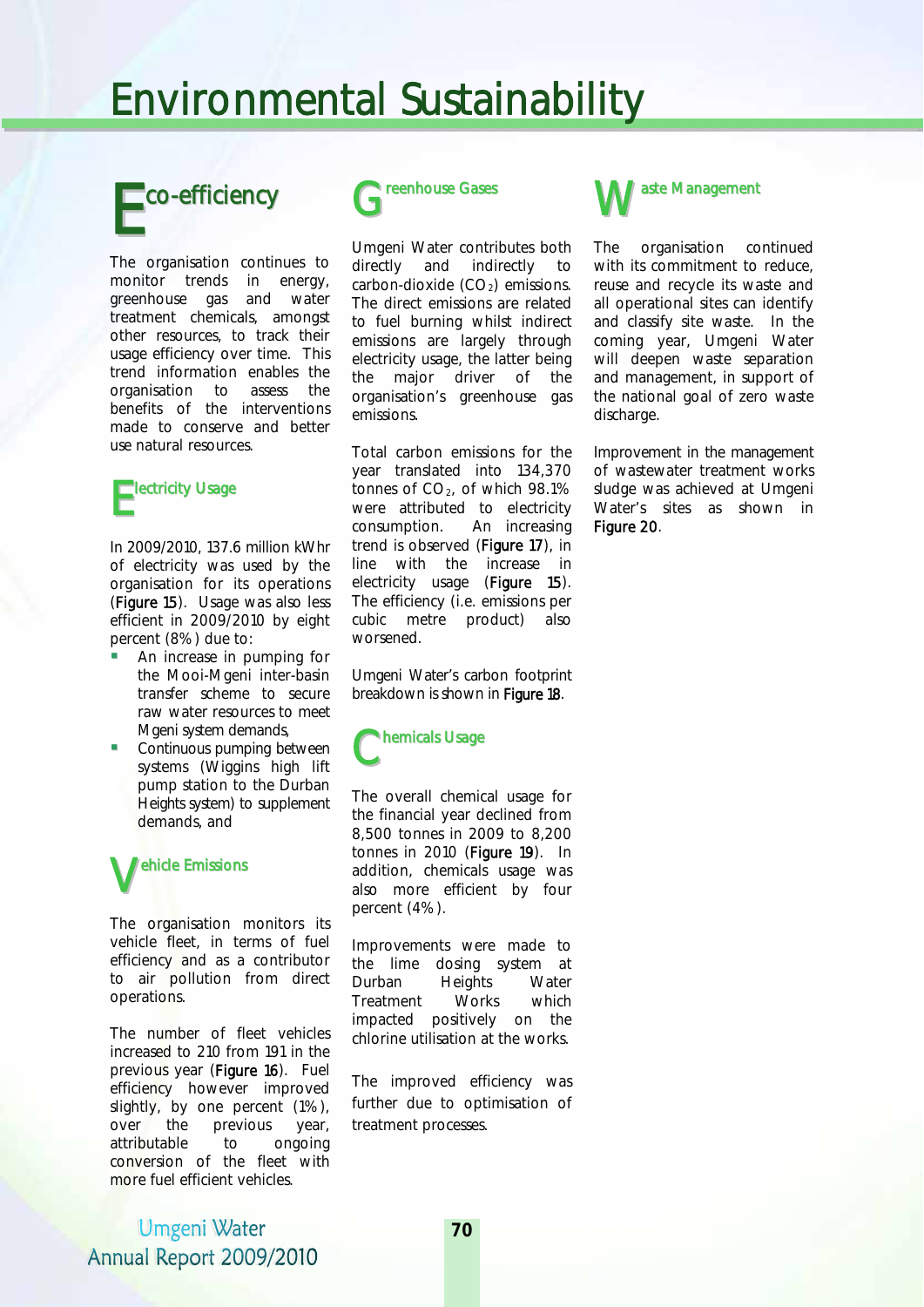## Conserving our Natural Resources



Figure 15: Electricity Usage Trend Figure 16: Vehicle Fuel Usage Trend

7.4



Carbon Emissions for 2009/2010



(Tonnes CO<sub>2</sub>) Waste, 989 (0.736%) Flights, 143 (0.106%) Fuel for generators, 40 (0.029%) Car travel, Electricity, 131,851 (98.08%)

1,407 (1.05%)

210

6.8 6.7



**Figure 19:** Chemicals Usage Trend Figure 20: Wastewater Sludge Trend

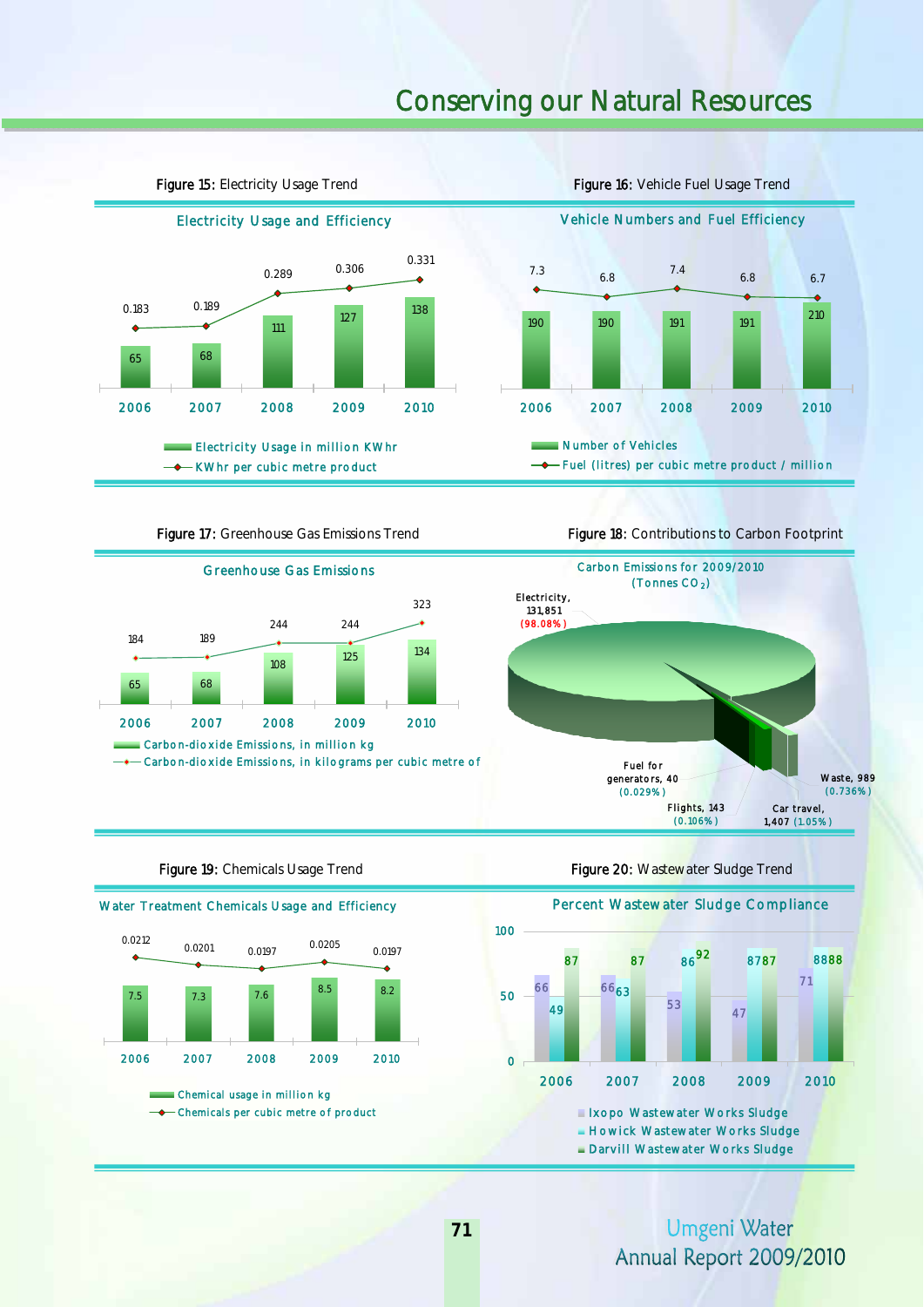## Environmental Sustainability continued

### nvironmental Impacts E

Umgeni Water is committed to integrated environmental management (IEM) principles and ensures it undertakes environmentally sustainable planning, design, construction, operation, decommissioning and maintenance of its assets and activities.

This process follows a project life cycle approach (Figure 21) informed by the country's legislation and regulations.

Several authorisations for development were obtained by the organisation during the period under review. These include the Maphumulo Bulk Water Supply Scheme, South Coast Augmentation Booster<br>Pump Station. Wartburg Pump Station, Wartburg Pipeline as well as the Bulwer Dam, amongst others.

Where proposed developments are not listed activities, the organisation still undertakes environmental screening and develops the Environmental Management Plan. This together with Umgeni Water's Environmental Specification for Construction, ensures that the impacts on the environment can be mitigated at all times.

For all projects and phases, environmental performance is assessed and reported on a monthly basis. In 2009/2010, a total of 332 environmental assessments were undertaken in the areas of feasibility/design, construction and defects phase as well as at operational sites and water supply catchments. Results are shown in Figure 22.

Umgeni Water Annual Report 2009/2010



**Screening** 

 though Audits in 2009/2010 Figure 22: Environmental Impacts Identified



Number of Unsatisfactory performances

### Figure 21: IEM Process

Integrated Environmental Management 'cradle to grave'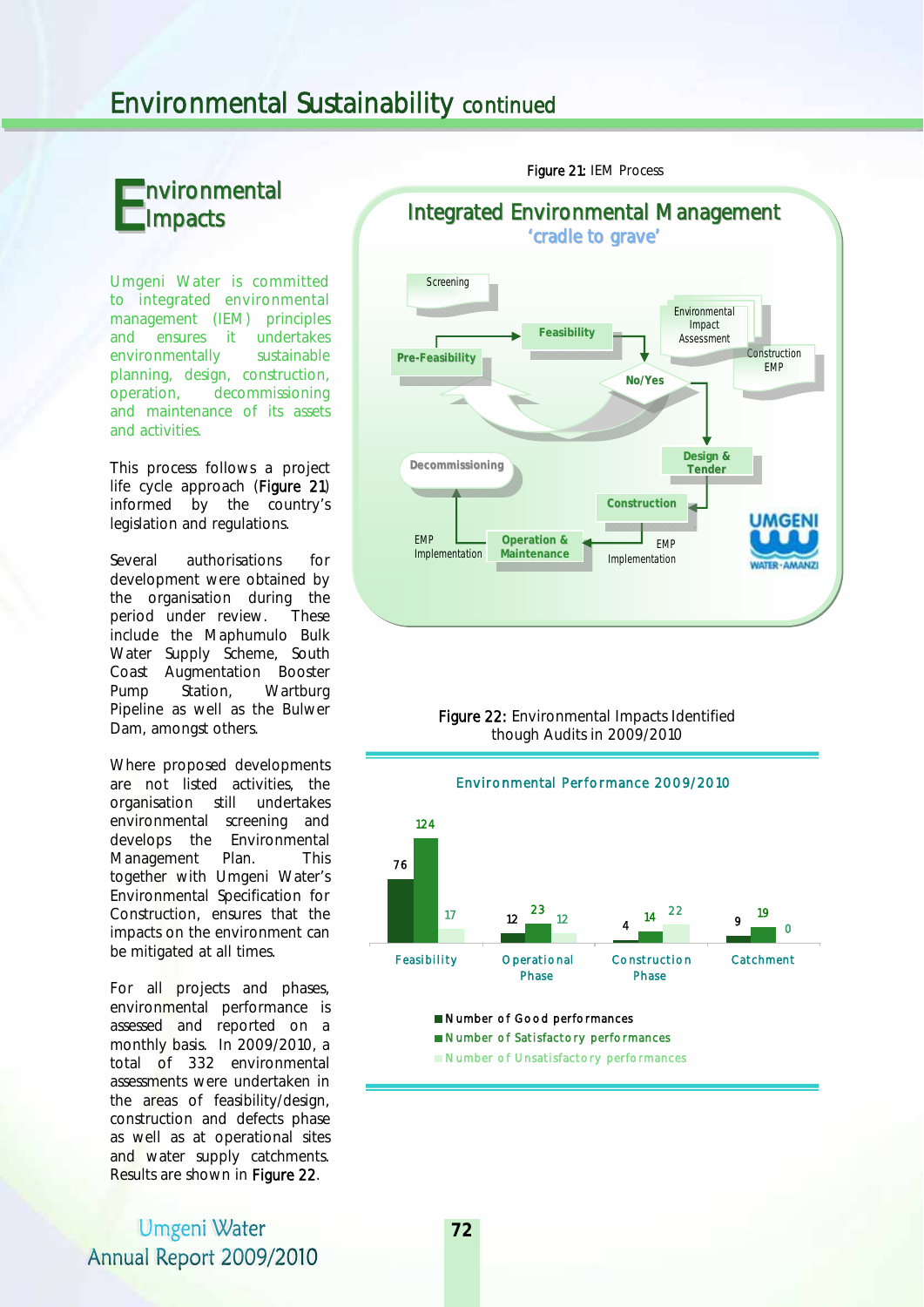Eighty-five percent (85%) of results were good or satisfactory. Unsatisfactory results, fifteen percent (15%), were attributable to, in each phase, the following:

## In Feasibility/Design Phase Projects:<br>• Delays

- in obtaining authorisation from the pertinent environmental regulator,
- Delays in projects due to environmental regulator not meeting the review period deadline, and
- Expiry of authorisations received, resulting in delays whilst reapplying/applying for extension.

#### In Construction or Defects Phase Projects:

- Contractors not working within the allowed servitude,
- Contractors failing to put in place anti-erosion measures, notably when working in steep areas,
- Diesel and oil spillages during construction,
- **Inadequate bedding material** used for pipelines, and
- Trenches left open without demarcation for extended periods.

#### In Operational Phase Projects:

- Potential contamination of water courses due to discharges of effluent which did not meet quality standards, and
- Discharge of water treatment residues in volumes that exceeded the capacity of sewer lines.

### Molweni Incident

An unavoidable raw water pipe-burst incident occurred in July 2009, which impacted on rural communities in the Molweni area.

Through working closely with a community task team, Umgeni Water was able to mitigate the impacts. Measures included provision of support and rehabilitation of damaged property.

Umgeni Water further adopted a school in the affected area, such that longer-term improvements could be made to the school, including upgrades, provision of seeds and development of food gardens, building learner awareness in water and environmental health, and providing career guidance, such that there could be longer term beneficial spin-offs for the wider community.

The incident further alerted the organisation to the potential risk faced by communities that encroach on pipeline servitudes in other areas of the catchment.

To enhance its control environment, Umgeni Water:

- Conducted aerial surveys and undertook thermal scanning of its pipelines in order to identify encroachment risk areas as well as potential leak risk areas, and
- Drafted a more resilient servitudes encroachment policy that will consider risk to the organisation and community, as well as provide options that would enable communities to participate in servitude management.



### DV Harris to World's View Pipeline Construction and Biodiversity Conservation.

Umgeni Water remained firm in its commitment to minimise any impact on the Kettlefontein grassland in the construction of the DV Harris to Worlds View pipeline.

A comprehensive report on this bulk water infrastructure development is presented in an earlier section of this report.

Of several potential routes investigated for the construction, the most feasible route was one that bordered on the northern edge of this Moist Midlands Mistbelt grassland which is classified as endangered.

Adding to the biodiversity value of this area is the presence of many species of bulbs and flowing plants the rarest being a red-data species, the Hilton Daisy (Gerbera aurantiaca).